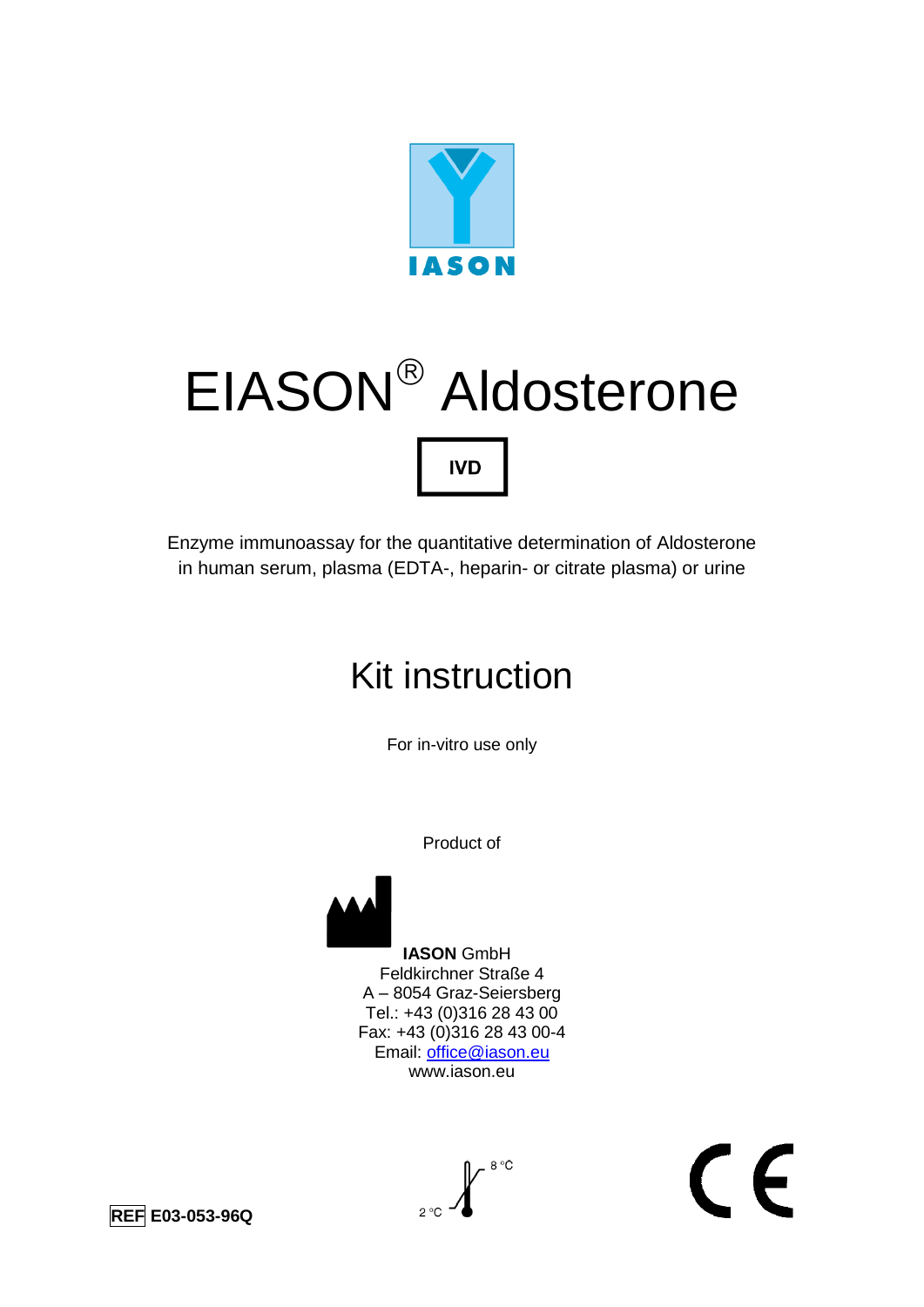#### **Used IFU-Symbols**

| <b>Symbol</b>        | <b>English</b>                | <b>Symbol</b>  | <b>English</b>              |
|----------------------|-------------------------------|----------------|-----------------------------|
| <b>IVD</b>           | In vitro diagnostic<br>device | <b>SUB</b>     | Substrate                   |
| <b>REF</b>           | Order number                  | <b>CAL 0-5</b> | Calibrators                 |
|                      | Product of                    | <b>STOP</b>    | Stop solution               |
| 8 °C<br>$2^{\circ}C$ | Storage                       | <b>WASH</b>    | <b>Wash Buffer</b>          |
| $\epsilon$           | <b>European Conformity</b>    | <b>CONJ</b>    | Enzym conjugate             |
|                      | Expiry date                   | CO1<br>CO:     | Control low<br>Control high |
| <b>LOT</b>           | <b>Batch code</b>             | <b>MPL</b>     | Microplate                  |

#### **Intended Use**

The EIASON® Aldosterone ELISA is an enzyme immunoassay for the quantitative in vitro diagnostic measurement of Aldosterone in human serum, plasma (EDTA-, heparin- or citrate plasma) and urine

#### **Principle of the test**

The RIASON® Aldosterone ELISA Kit is a solid phase enzyme-linked immunosorbent assay (ELISA), based on the principle of competitive binding.

The microtiter wells are coated with a polyclonal rabbit antibody directed towards an antigenic site of the aldosterone molecule. Endogenous aldosterone of a patient sample competes with an aldosterone-horseradish peroxidase conjugate for binding to the coated antibody. After incubation the unbound conjugate is washed off.

After addition of the substrate solution, the intensity of colour developed is inversely proportional to the concentration of aldosterone in the patient sample.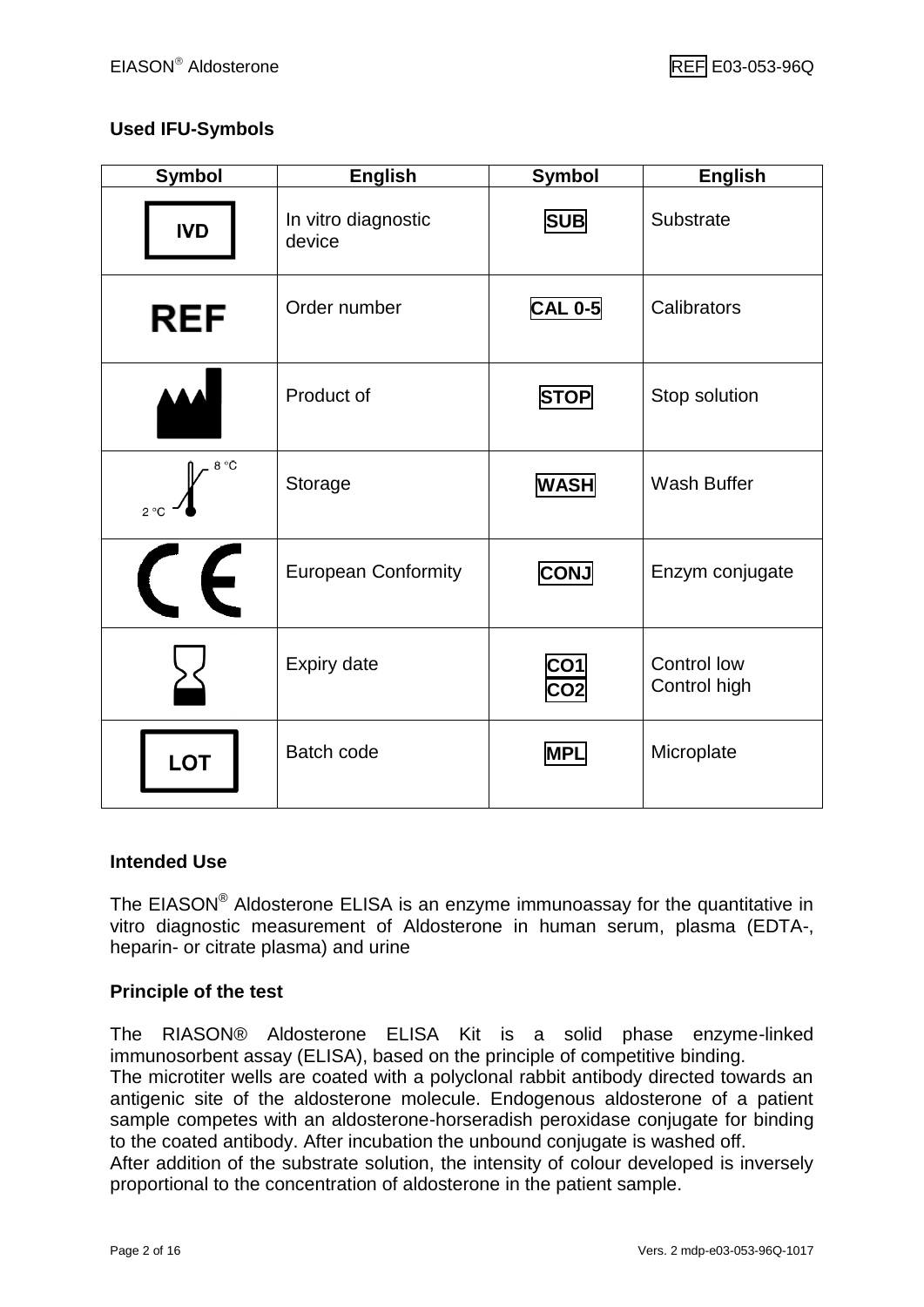#### **Summary**

The steroid hormone aldosterone is a potent mineral corticoid that is produced by the zona glomerulosa of the adrenal cortex in the adrenal gland. The synthesis and release are controlled by the renin-angiotensin-aldosterone system  $(RAAS)^{1}$ , as well as by plasma potassium concentration  $2$ , the pituitary peptide ACTH, and by the blood pressure via pressure sensitive baroreceptors in the vessel walls of nearly all large arteries of the body<sup>3</sup>. Aldosterone binds to mineralocorticoid receptors (MR) and triggers the transcription of hormone-responsive genes. In consequence, aldosterone increases the blood pressure by reabsorption of sodium and water from the distal tubules of the kidney into the blood, secretion of potassium into the urine, and elevation of circulating blood volume. Chronic overproduction and secretion of aldosterone leads to hypertension. Aldosterone activity is reduced in Addison's disease and increased in Conn's syndrome.

Measurement of aldosterone levels in serum in conjunction with plasma renin levels (aldosterone/renin-ratio; ARR) can be used to differentiate between primary and secondary aldosteronism  $4,8,9$ .

| <b>Condition</b>               | Serum Aldosterone   Plasma Renin |      |
|--------------------------------|----------------------------------|------|
| <b>Primary Aldosteronism</b>   | High                             | Low  |
| <b>Secondary Aldosteronism</b> | High                             | High |

The measurement of aldosterone in concert with selective suppression and stimulation tests can be used to further differentiate primary aldosteronism into two basic types<sup>5</sup>:

- Primary aldosteronism caused by an adenoma of one or both adrenals.
- Primary aldosteronism caused by adrenal hyperplasia.

This differentiation is vital in the treatment and management of the disease. The adrenal adenomas respond well to surgery whereas hyperplastic disease of the adrenals is generally better managed medically <sup>6</sup>. In addition, pharmacological modulation of nuclear hormone receptors is a common strategy for the treatment of cardiovascular disease<sup>7</sup>. Therefore, determining the effects of such treatments on the RAAS is of increasing value in evaluating the safety and efficacy of new therapeutics.In summary, the precise and accurate measurement of serum aldosterone by enzyme immunoassay can be an important adjunct to a diagnostic laboratory battery for the differential diagnosis of hypertensive disease.

#### **Warnings and precautions**

The EIASON® Aldosterone ELISA Kit is for in vitro diagnostic use only and is not for internal use in humans or animals. This product must be used strictly in accordance with the instructions set out in the Package Insert. IASON will not be held responsible for any loss or damage (except as required by statute) caused, arising out of noncompliance with the instructions provided.

CAUTION: this kit contains material of human and/or animal origin. Handle kit reagents as if capable of transmitting an infectious agent.

Source material from Human origin which is used in this kit was tested and found negative for HbsAG and HIV as well as for HCV antibodies. However, since there is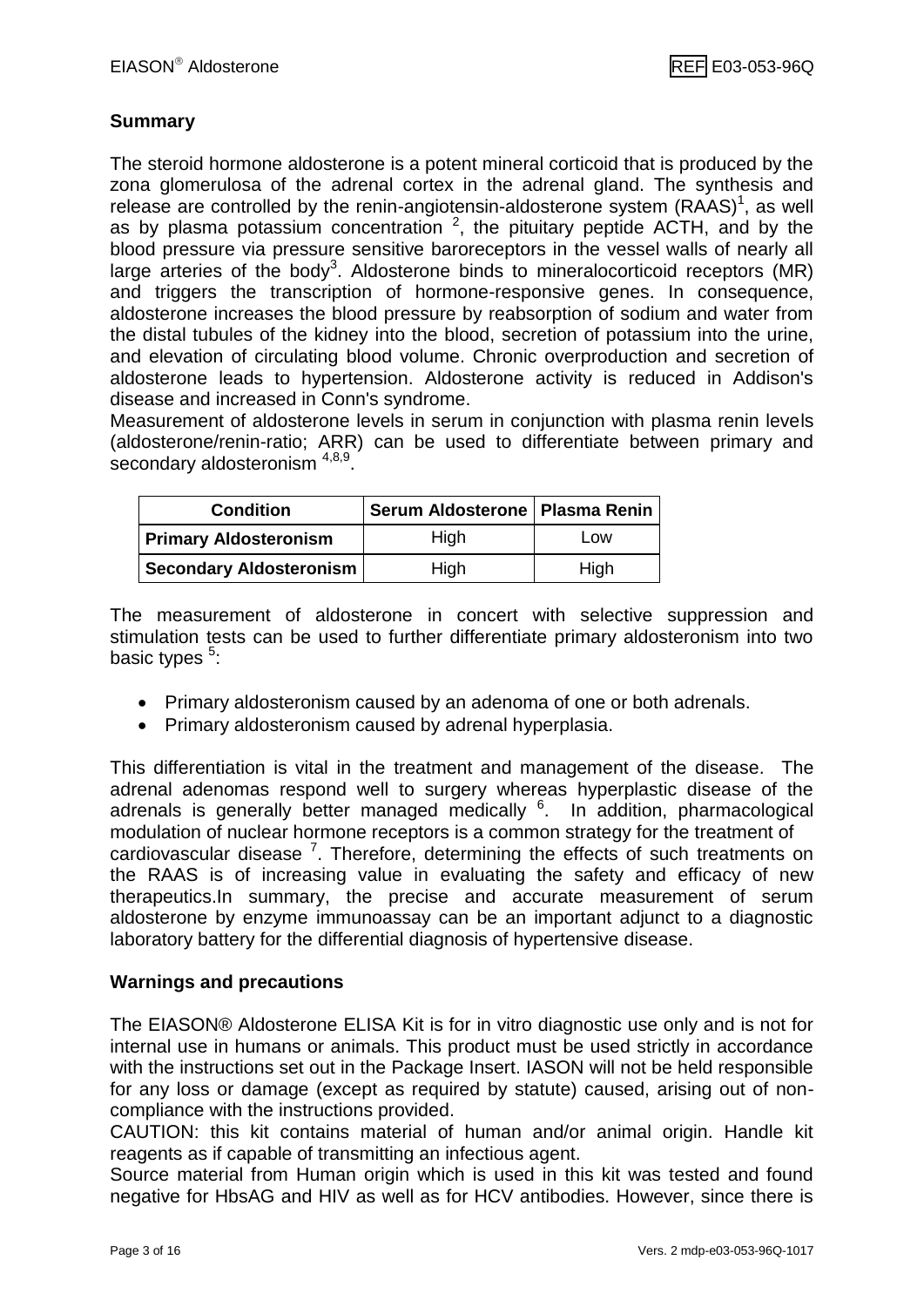no diagnostic procedure that excludes these agents with 100 percent certainty all components should be handled as potentially hazardous material.

Appropriate precautions and good laboratory practices must be used in the storage, handling and disposal of the kit reagents. Disposal of kit reagents should be in accordance with local regulations.

#### **Shelf life and storage of reagents**

When stored at 2 °C to 8 °C unopened reagents will retain reactivity until expiration date. Do not use reagents beyond this date.

Opened reagents must be stored at 2 °C to 8 °C. Microtiter wells must be stored at 2°C to 8°C. Once the foil bag has been opened, care should be taken to close it tightly again.

Opened kits retain activity for two months if stored as described above.

#### **Specimen collection and preparation**

#### *Serum/ plasma samples*

Serum or plasma (EDTA-, heparin- or citrate plasma) and urine can be used in this assay. Do not use haemolytic, icteric or lipaemic specimens. Please note: Samples containing sodium azide should not be used in the assay.

#### Serum samples collection:

Collect blood by venipuncture (e.g. Sarstedt Monovette for serum), allow to clot, and separate serum by centrifugation at room temperature. Do not centrifuge before complete clotting has occurred. Patients receiving anticoagulant therapy may require increased clotting time.

#### Plasma samples collection:

Whole blood should be collected into centrifuge tubes containing anti-coagulant (e.g. Sarstedt Monovette with the appropriate plasma preparation) and centrifuged immediately after collection.

#### Specimen storage

Specimens should be capped and may be stored for up to 4 days at 2 °C to 8 °C prior to assaying. Specimens held for a longer time (up to two months) should be frozen only once at -20 °C prior to assay. Thawed samples should be inverted several times prior to testing.

#### Specimen dilution

If in an initial assay, a specimen is found to contain more than the highest standard, the specimens can be diluted with CAL0 and reassayed.

For the calculation of the concentrations this dilution factor has to be taken into account.

Example:

a) dilution 1:10: 10 μL sample  $+$  90 μL CAL0 (mix thoroughly)

b) dilution 1:100: 10 μL dilution a) 1:10 + 90 μL  $\overline{CAL0}$  (mix thoroughly).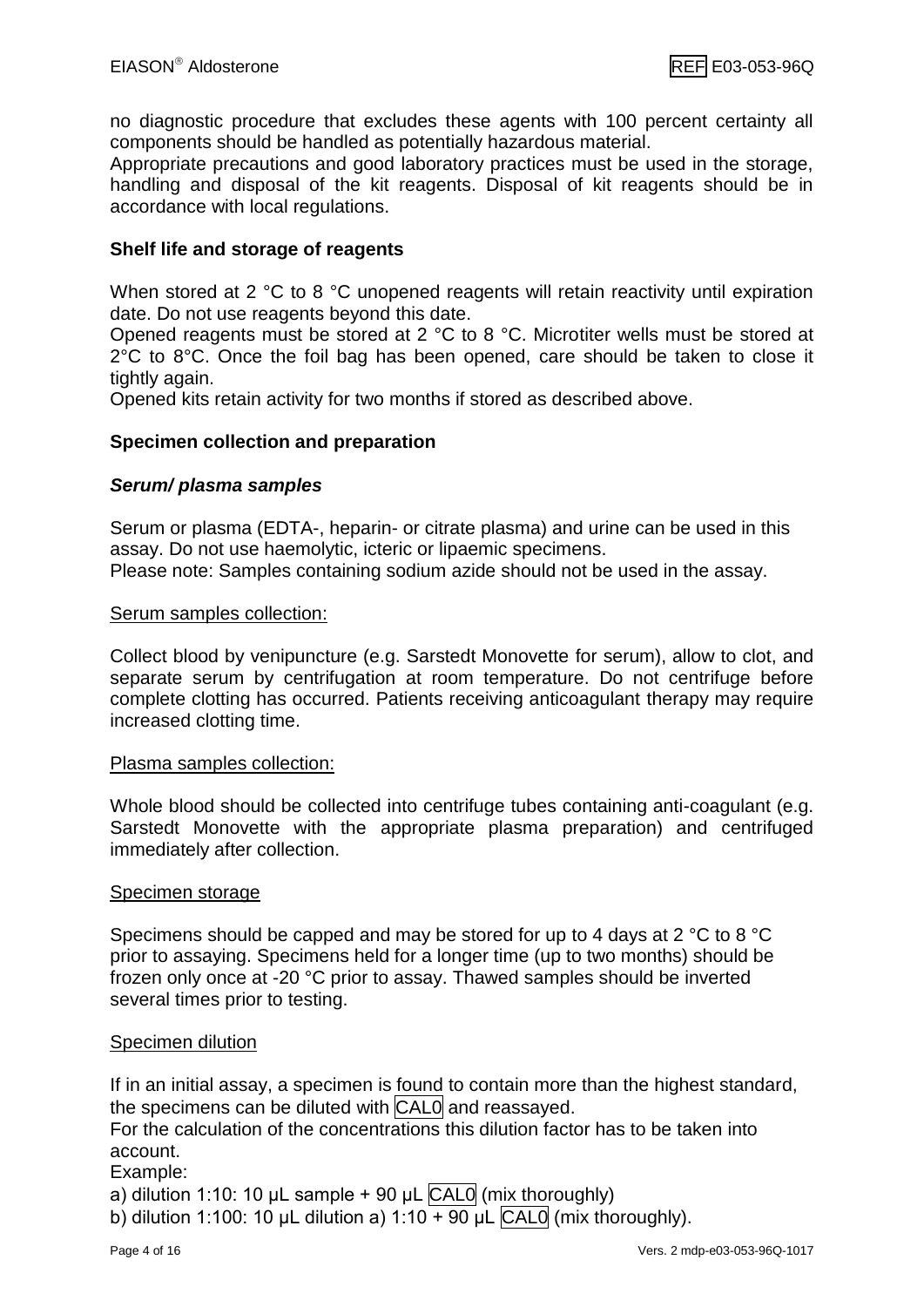#### *Urine samples*

Aldosterone concentration can also be determined from urine samples. However, urine samples must be pre-treated before analysis. This will need additional reagents that are not included in this kit, but can be ordered separately (REF E03-053-96Q - URIN).

#### Urine samples collection:

First clean genital area with mild desinfectant to prevent contamination. Then collect clean-catch midstream urine in an appropriate sterile container. Directly after collection, the urine should be centrifuged for 5 - 10 minutes (e.g. at 2,000 g) to remove cellular debris. Use supernatant for analyte quantification. The supernatant may be stored for up to 8 hours at 2 °C to 8 °C prior to assaying. Specimens held for a longer time should be frozen at -20 °C. Thawed supernatant should be inverted several times prior to testing.

Urine pre-treatment (the needed reagents are available at IASON: REF E03-053- 96Q-URIN)

- 1. Secure the desired number of vials (e.g. 0.5 1.5 mL plastic tubes; not included in this kit).
- 2. Dispense 25 μL of urine with new disposable tips into appropriate tubes.
- 3. Dispense 25 μL Release Reagent into each tube. Thoroughly mix for 10 seconds. It is important to have a complete mixing in this step.
- 4. Incubate over night at 2 °C to 8 °C.
- 5. Add 25 μL Neutralization Reagent to each tube and mix thoroughly.
- 6. Add 400 μL Dilution Buffer to each tube and mix thoroughly (This pre-treatment leads to a 1:19 dilution. Therefore the dilution factor 19 has to be taken into account for calculation of the final concentration of the urine sample.)
- 7. Transfer 50 μL of pre-treated and diluted urine samples directly to the microtiter well and continue with step 3 of *Assay procedure*.

#### Specimen dilution

If in an initial assay, an urine sample is found to contain more than the highest standard, the pre-treated and diluted urine sample can be further diluted with Dilution Buffer and reassayed as described in Assay procedure.

For the calculation of the concentrations this dilution factor has to be taken into account too.

Example:

a) dilution 1:10: 10 μL pre-treated and diluted urine sample + 90 μL Dilution Buffer (mix thoroughly) (final dilution factor =  $19 \times 10 = 190$ )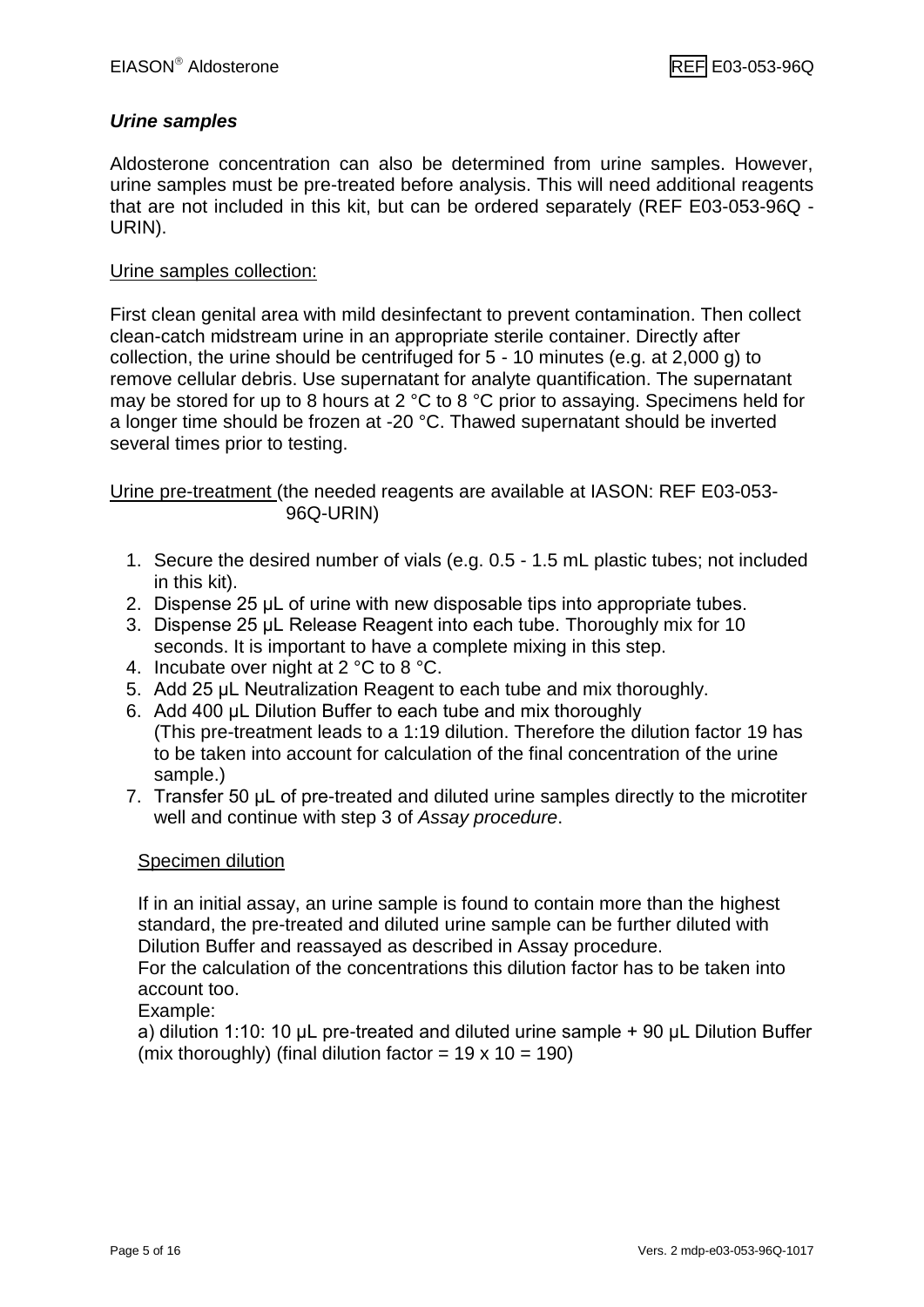#### **Materials provided**

*Allow all reagents to reach room temperature before use*

- **1. MPL** Microtiterwells, 12 x 8 (break apart) strips, 96 wells coated with antialdosterone antibody (polyclonal rabbit).
- **2. CONJ** 1 vial, 20 mL, **ready to use**, aldosterone conjugated to horseradish peroxidase; contains non-mercury preservative.
- **3. CAL 0-5** 6 vials (lyophilized); Reconstitute the lyophilized contents of the standard vials with 1.0 mL deionized water and let stand for at least 10 minutes. Mix several times before use. Concentrations: 0 – 20 – 80 – 200 – 500 – 1000 pg/mL Conversion: 1 pg/mL corresponds to 2.77 pmol/L *Note:* The reconstituted standards are stable for 8 weeks at 2 °C to 8 °C. For longer storage freeze - only once - at -20 °C.
- **4. CO 1-2** Control Low & High, 2 vials (lyophilized), Reconstitute the lyophilized content of the controls with 1.0 mL deionized water and let stand for at least 10 minutes.Mix several times before use For control values and ranges please refer to vial label or QC-Datasheet. Note: The reconstituted controls are stable for 8 weeks at 2 °C to 8 °C. For longer storage freeze - only once - at -20 °C.
- **5. WASH** Wash Solution, 1 vial, 30 mL (40X concentrated), dilute 30 mL of concentrated WASH with 1170 mL deionized water to a final volume of 1200 mL. The diluted WASH is stable for 2 weeks at room temperature.
- **6. SUB** Substrate Solution, 1 vial, 25 mL, **ready to use**, Tetramethylbenzidine (TMB).
- **7. STOP StopSolution** 1 vial, 14 mL, **ready to use**, contains 0.5 M H2SO4, Avoid contact with the stop solution. It may cause skin irritations and burns.

#### **Materials required but not provided in the kit**

- A microtiter plate calibrated reader  $(450 \pm 10 \text{ nm})$
- Calibrated variable precision micropipettes.
- Absorbent paper.
- Distilled or deionized water
- Timer
- Scale paper or semi-logarithmic graph paper or software for data reduction
- Optional: Reagents for determination of Aldosterone in urine (REF E03-053-96Q-URIN) – Contents:

1) Release Reagent, 1 vial, 3 mL, ready to use. Containing 1M HCl. Avoid contact with Release Reagent. It may cause skin irritation.

- 2) Neutralization Buffer, 1 vial, 3 mL, ready to use. Containing Tris buffer, pH 8,5. 3) Dilution Buffer, 2 vials, 25 mL each, ready to use. Containing PBS.
- Optional: Plastic tubes (e.g. 0.5 1.5 mL) for pre-treatment of urine samples.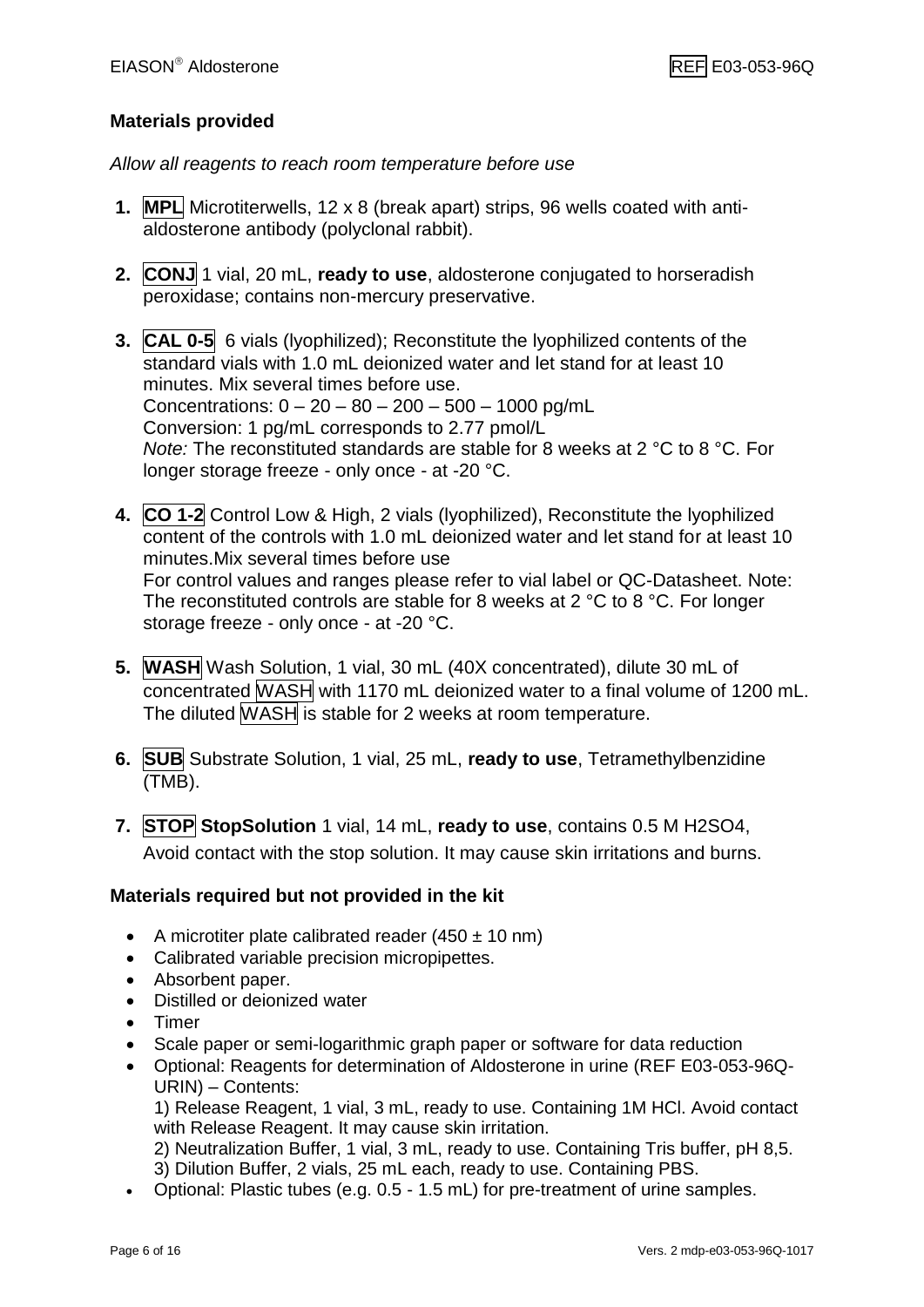#### **Assay procedure**

#### *General remarks*

All reagents and specimens must be allowed to come to room temperature (21 °C to 26 °C) before use. All reagents must be mixed without foaming.

Once the test has been started, all steps should be completed without interruption.

Use new disposal plastic pipette tips for each standard, control or sample in order to avoid cross contamination.

Absorbance is a function of the incubation time and temperature. Before starting the assay, it is recommended that all reagents are ready, caps removed, all needed wells secured in holder, etc. This will ensure equal elapsed time for each pipetting step without interruption.

As a general rule the enzymatic reaction is linearly proportional to time and temperature.

Each run must include a standard curve.

#### *Test procedure*

- 1. Secure the desired number of Microtiter wells in the frame holder.
- 2. Dispense 50 μL of each CAL 0-5, *CO 1-2* and samples with new disposable tips into appropriate wells. For urine samples dispense 50 μL of the pre-treated and diluted urine samples (as in Urine pre-treatment step7 described)
- 3. Inkubate for 30 minutes at room temperature.
- 4. Dispense 150 μL CONJ into each well. Thoroughly mix for 10 seconds. It is important to have a complete mixing in this step.
- 5. Incubate for 60 minutes at room temperature.
- 6. Briskly shake out the contents of the wells. Rinse the wells 5 x with 400 μL diluted  $\overline{WASH}$  per well (if a plate washer is used) – or 5 x with 300 µL/well for manual washing.

Strike the wells sharply on absorbent paper to remove residual droplets.

*Important note*: The sensitivity and precision of this assay is markedly influenced by the correct performance of the washing procedure!

- 7. Add 200 μL of SUBS to each well.
- 8. Incubate for 30 minutes at room temperature.
- 9. Stop the enzymatic reaction by adding 100 μL of STOP to each well.
- 10. Determine the absorbance (OD) of each well at  $450 \pm 10$  nm with a microtiter plate reader. It is recommended that the wells be read within 10 minutes after adding the STOP.

or fully automated on:

- **IASON Quardette**
- **IASON PersonalLab**
- **EXALUS EXAMPLE Gladiator**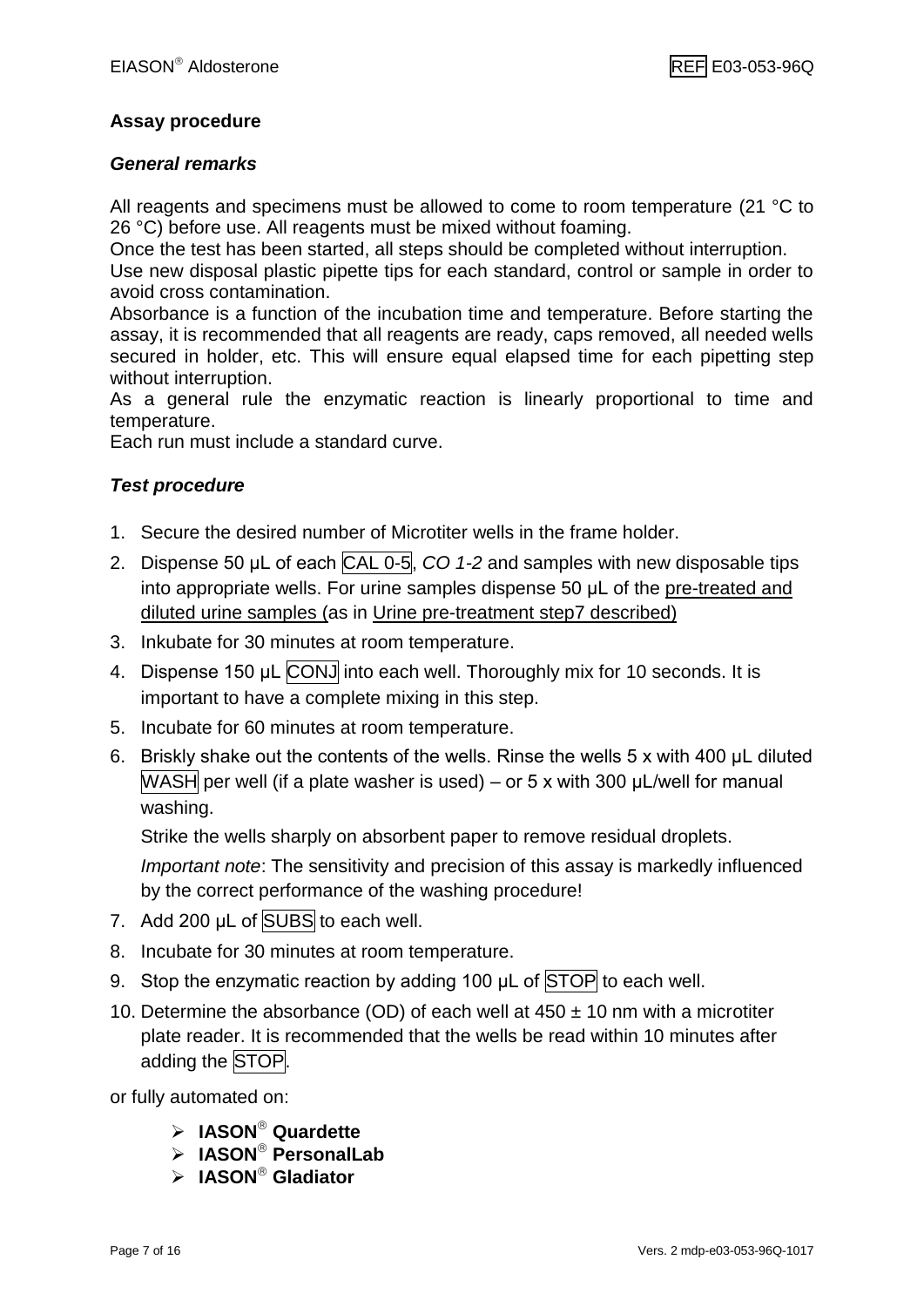#### **Calculation**

- 1. Calculate the average absorbance values for each set of standards, controls and patient samples.
- 2. Using scale paper or semi-logarithmic graph paper, construct a standard curve by plotting the mean absorbance obtained from each standard against its concentration with absorbance value on the vertical (Y) axis and concentration on the horizontal (X) axis.
- 3. Using the mean absorbance value for each sample determine the corresponding concentration from the standard curve.
- 4. Automated method: The results in the IFU have been calculated automatically using a 4 PL (4 Parameter Logistics) curve fit. 4 Parameter Logistics is the preferred method. Other data reduction functions may give slightly different results.
- 5. The concentration of the serum / plasma samples can be read directly from this standard curve. For urine samples the concentration read from the standard curve, has to be multiplied with the dilution factor of 19.
- 6. Samples with concentrations higher than that of the highest standard have to be further diluted or reported as > 1000 pg/mL. For the calculation of the concentrations this dilution factor has to be taken into account too.

#### *Final calculation for urine samples*

Calculate the 24 hours excretion for each urine sample:  $\mu q/24$  h =  $\mu q/L \times L/24$  h *Example:*

Concentration for urine sample read from the standard curve = 500 pg/mL

Result after correction with the dilution factor 19 = 9500 pg/mL

9500 pg/mL / 1000 = 9.5 μg/L

Total volume of 24 h-urine  $= 1.3$  L (example) 9.5 μg/L × 1.3 L/24 h = 12.35 μg/24 h

#### **Typical data**

The following data is for demonstration only and **cannot** be used in place of data generations at the time of assay.

| <b>Calibrator</b> | <b>Concentration</b><br>[pg/ml] | <b>Optical units at</b><br>450 nm |
|-------------------|---------------------------------|-----------------------------------|
| CAL <sub>0</sub>  |                                 | 2.13                              |
| CAL <sub>1</sub>  | 20                              | 1.92                              |
| CAL <sub>2</sub>  | 80                              | 1.60                              |
| CAL <sub>3</sub>  | 200                             | 1.15                              |
| CAL4              | 500                             | 0.78                              |
| CAL <sub>5</sub>  | 1000                            | 0.56                              |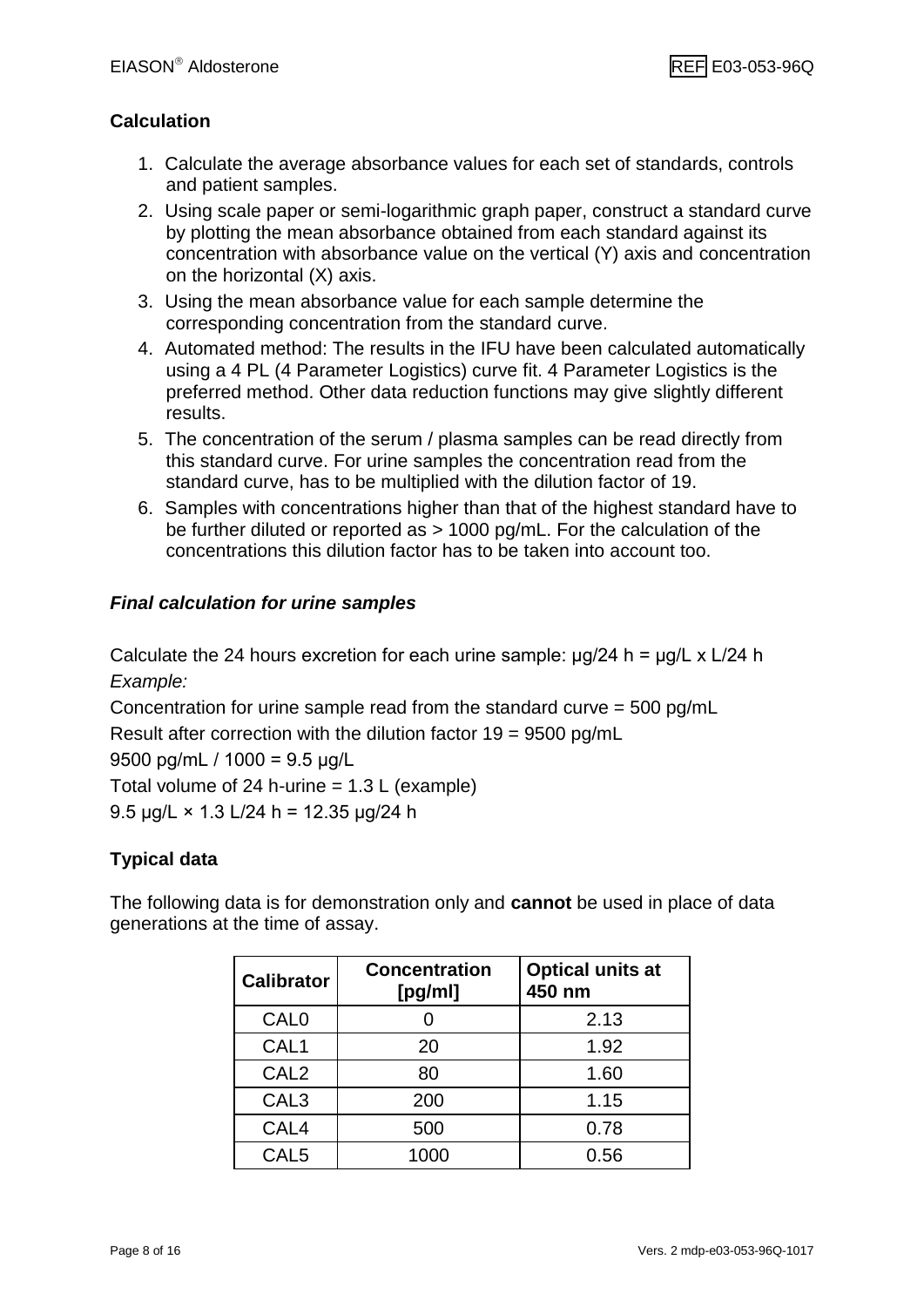#### **Typical calibration curve**

Sample curve only. **Do not** use to calculate results.



#### **Expected normal values**

It is strongly recommended that each laboratory should determine its own normal and abnormal values.

In a study conducted with serum samples of apparently normal healthy adults, using the EIASON® Aldosterone the following values are observed:

| <b>Healthy</b><br>adults | <b>Valid N</b> | <b>Mean</b><br>[pg/mL] | <b>Median</b><br>[pg/mL] | 5. percentile<br>[pg/mL] | 95. percentile<br>[pg/mL] |
|--------------------------|----------------|------------------------|--------------------------|--------------------------|---------------------------|
| Upright<br>position      | 60             | 68.8                   | 52.5                     | 13.3                     | 231.4                     |
| Supine<br>position       | 60             | 62.8                   | 50.9                     | 12.0                     | 157.5                     |

These results correspond well to published reference ranges  $8.9$ .

In a study conducted with apparently normal healthy adults, using the  $EIASON<sup>®</sup>$ Aldosterone (E03-053-96Q) and the  $EIASON^@$  Renin (E03-005-96) the following Aldosterone-Renin ratios were determined in plasma:

Ratio Aldosterone-Renin [pg/mL / pg/mL]

| n | Mean    |      | $\mid$ Median $\mid$ 99 <sup>th</sup> percentile $\mid$ 95 <sup>th</sup> percentile $\mid$ 5 <sup>th</sup> percentile |       |      | $\vert$ 1 <sup>st</sup> percentile |
|---|---------|------|-----------------------------------------------------------------------------------------------------------------------|-------|------|------------------------------------|
|   | 89 8.68 | 5.30 | 49.65                                                                                                                 | 28.06 | 0.68 | 45. (                              |

In a study conducted with **urine samples** of apparently normal healthy adults, using the EIASON® Aldosterone the following values are observed:

|    | <b>Mean</b><br>[ $\mu$ g/24h] | <b>Median</b><br>[ $\mu$ g/24h] |      | $5th$ percentile $ 95th$ percentile |
|----|-------------------------------|---------------------------------|------|-------------------------------------|
| 40 | 11.34                         | 9.40                            | 3.55 | 23.01                               |

These results correspond well to published reference ranges <sup>8.</sup>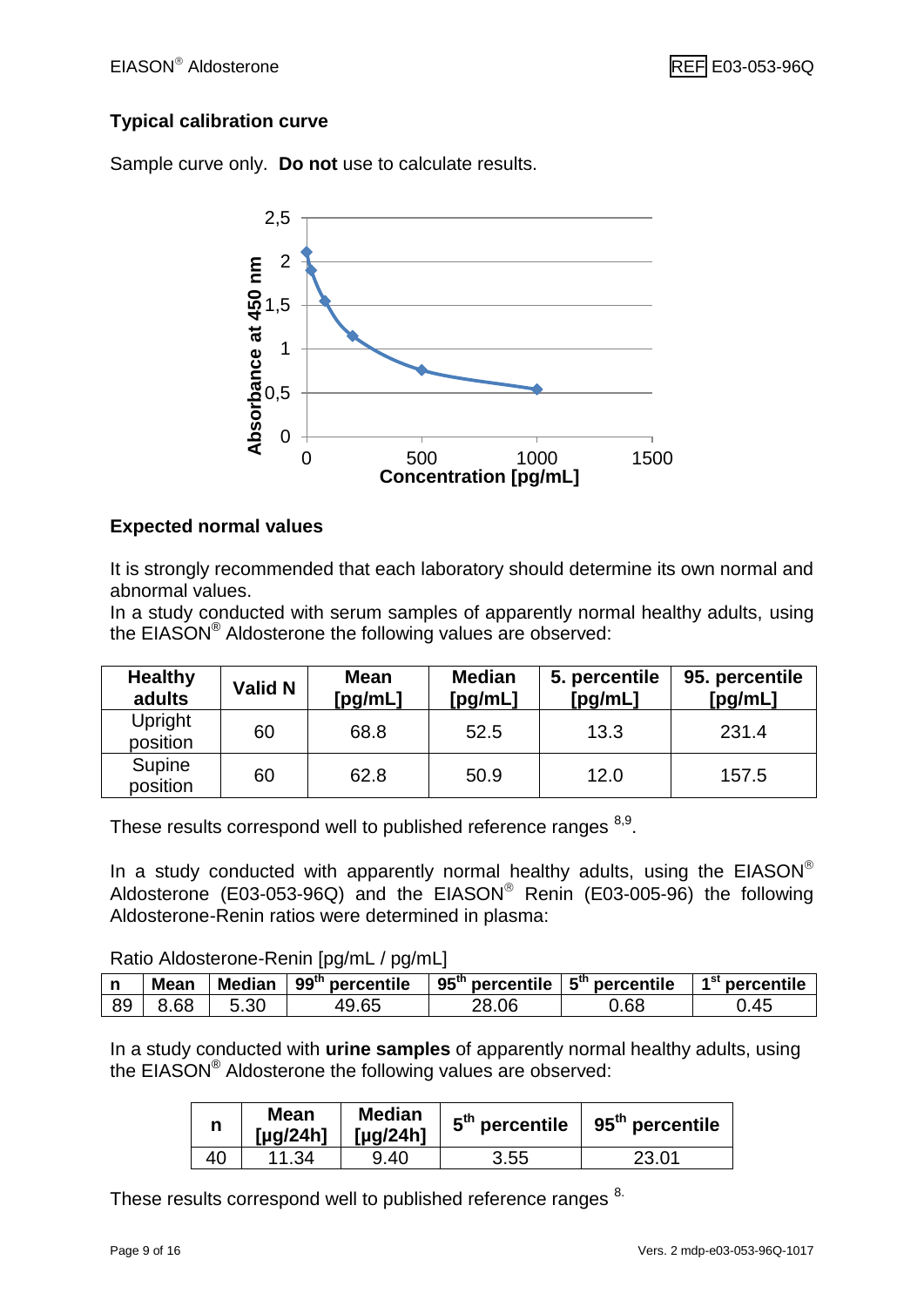#### **Quality control**

Good laboratory practice requires that controls be run with each calibration curve. A statistically significant number of controls should be assayed to establish mean values and acceptable ranges to assure proper performance.

It is recommended to use control samples according to state and federal regulations. The use of control samples is advised to assure the day to day validity of results. Use controls at both normal and pathological levels.

The controls and the corresponding results of the QC-Laboratory are stated in the QC certificate added to the kit. The values and ranges stated on the QC sheet always refer to the current kit lot and should be used for direct comparison of the results.

It is also recommended to make use of national or international Quality Assessment programs in order to ensure the accuracy of the results.

Employ appropriate statistical methods for analysing control values and trends. If the results of the assay do not fit to the established acceptable ranges of control materials patient results should be considered invalid.

In this case, please check the following technical areas: Pipetting and timing devices: photometer, expiration dates of reagents, storage and incubation conditions, aspiration and washing methods. After checking the above mentioned items without finding any error contact your distributor or IASON directly.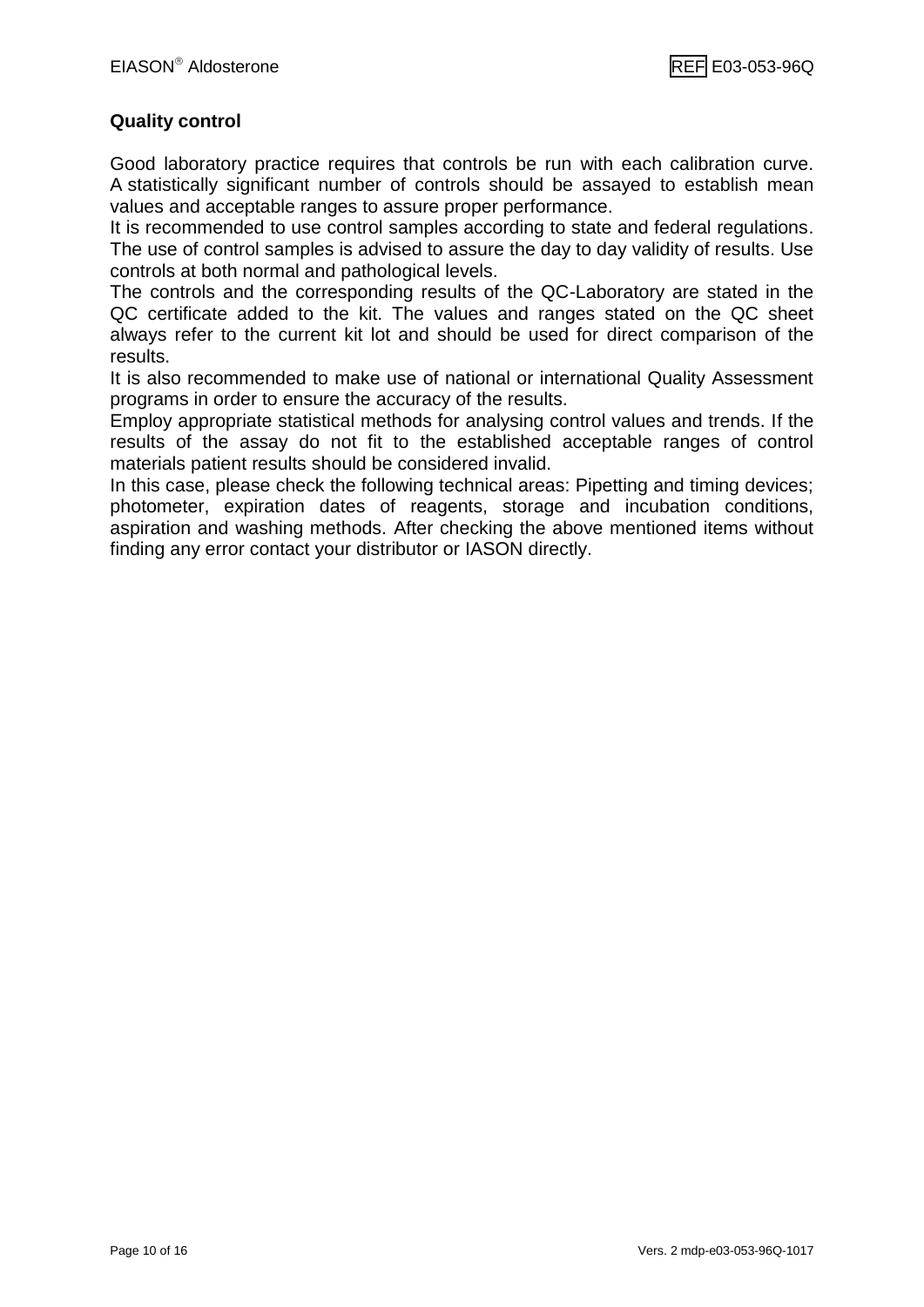#### **PERFORMANCE CHARACTERISTICS**

#### **Assay dynamic range**

The range of the assay is between 5.7 pg/mL – 1000 pg/mL.

#### **Specificity of antibodies (cross-reactivity)**

The following compounds were tested for cross-reactivity of the assay:

| <b>Steroid</b>              | % Cross Reactivity |
|-----------------------------|--------------------|
| 3β,5α Tetrahydroaldosterone | 17.2 %             |
| 3β,5β Tetrahydroaldosterone | 0.12%              |
| Prednisolone                | 0.017%             |
| Cortisol                    | < 0.003 %          |
| 11-Deoxycortisol%           | < 0.003 %          |
| Progesterone                | < 0.003 %          |
| Testosterone                | < 0.002 %          |
| Androstenedione             | < 0.002 %          |

#### **Sensítivity**

The analytical sensitivity of the EIASON® Aldosterone was calculated by subtracting 2 standard deviations from the mean of 20 replicate analyses of the CAL0 and was found to be  $< 5.7$  pg/mL.

#### **Reproducibility**

| Intra-assay precision |                        |                 | <b>Inter-assay precision</b> |                        |                 |
|-----------------------|------------------------|-----------------|------------------------------|------------------------|-----------------|
| <b>Sample</b>         | <b>Mean</b><br>[pg/mL] | CV <sub>6</sub> | <b>Sample</b>                | <b>Mean</b><br>[pg/mL] | CV <sub>0</sub> |
| Serum 1 (n=20)        | 85.1                   | 9.7             | Serum 1 (n=40)               | 101.0                  | 9.9             |
| Serum 2 (n=20)        | 210.3                  | 7.4             | Serum 2 (n=40)               | 315.1                  | 8.6             |
| Serum 3 (n=20)        | 532.2                  | 3.9             | Serum 3 (n=40)               | 656.8                  | 9.4             |
| Urine $1$ (n=20)      | 191.8                  | 5.0             | Urine $1$ (n=32)             | 386.7                  | 11.5            |
| Urine $2(n=20)$       | 391.3                  | 5.6             | Urine $2(n=32)$              | 444.0                  | 11.1            |
| Urine $3(n=20)$       | 936.8                  | 3.8             | Urine $3(n=32)$              | 876.7                  | 10.4            |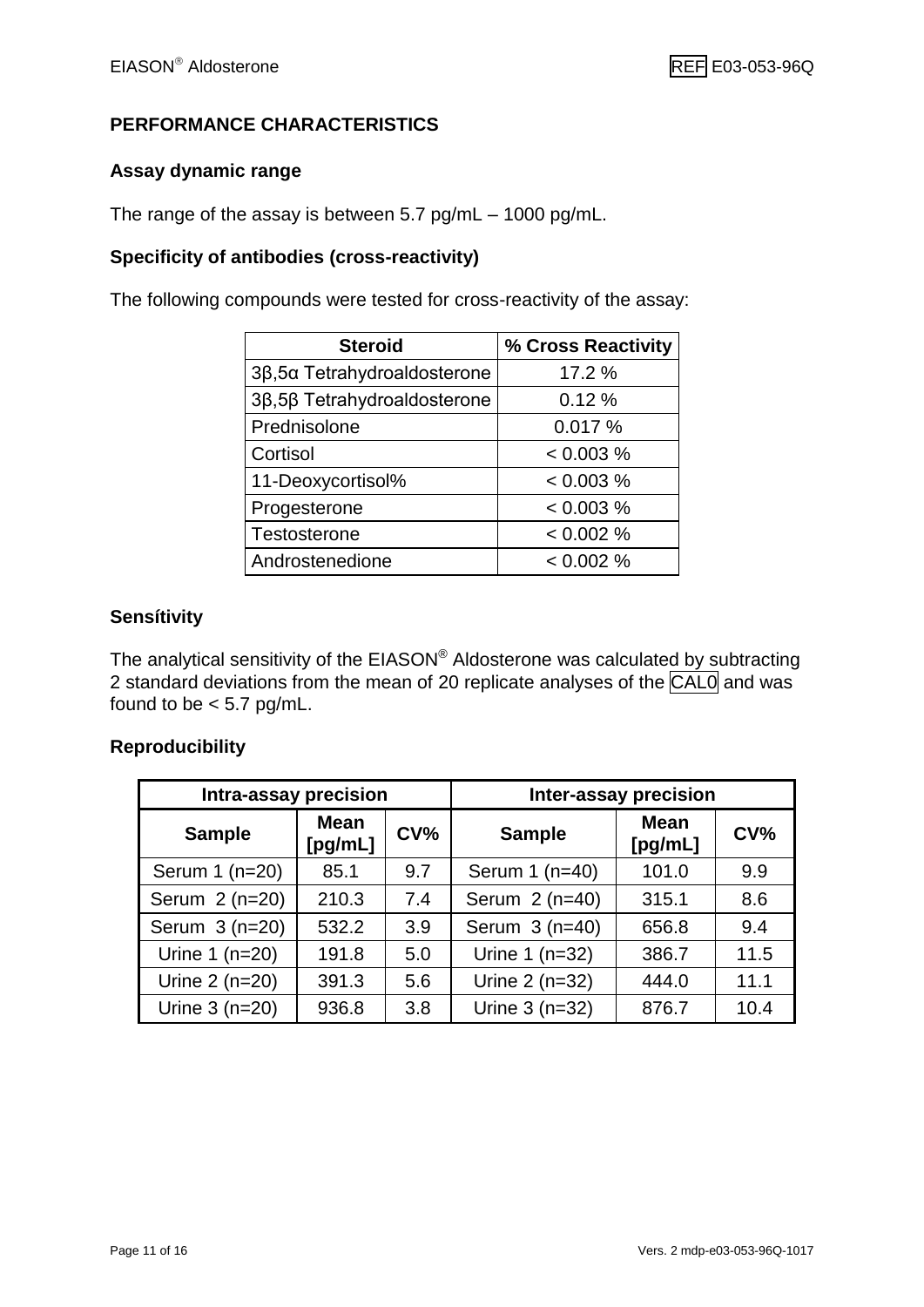#### **Recovery**

Samples have been spiked by adding aldosterone solutions with known concentrations in a 1:1 ratio. The % recovery has been calculated by multiplication of the ratio of the measurements and the expected values with 100 (expected value  $=$ (endogenous aldosterone + added aldosterone) / 2; because of a 1:2 dilution of serum with spike material).

|                              |      | Serum 1 | Serum <sub>2</sub> | Serum 3 |
|------------------------------|------|---------|--------------------|---------|
| <b>Concentration [pg/mL]</b> |      | 82.7    | 96.1               | 167.9   |
| <b>Average Recovery</b>      |      | 112.5   | 111.0              | 106.8   |
|                              | from | 108.2   | 108.9              | 92.4    |
| Range of Recovery [%]        | to   | 114.6   | 114.5              | 114.8   |

#### **Linearity**

|                              |      | <b>Serum</b> | Serum 2 | Serum 3 | Urine 1 | Urine 2 | Urine 3 |
|------------------------------|------|--------------|---------|---------|---------|---------|---------|
| <b>Concentration [pg/mL]</b> |      | 600.5        | 546.2   | 672.0   | 559.0   | 645.0   | 464.0   |
| <b>Average Recovery</b>      |      | 98.4         | 95.5    | 96.4    | 106.8   | 98.2    | 98.0    |
| Range of                     | from | 95.5         | 87.8    | 86.0    | 104.5   | 87.8    | 86.2    |
| Recovery [%]                 | to   | 103.0        | 103.6   | 102.5   | 111.6   | 107.9   | 105.6   |

#### **Limitation of use**

Reliable and reproducible results will be obtained when the assay procedure is performed with a complete understanding of the package insert instruction and with adherence to good laboratory practice.

Any improper handling of samples or modification of this test might influence the results.

Do not mix or use components from kits with different lot numbers. It is advised not to exchange wells of different plates even of the same lot. The kits may have been shipped or stored under different conditions and the binding characteristics of the plates may result slightly different.

#### *Interfering substances*

Haemoglobin (up to 4 mg/mL), Bilirubin (up to 0.125 mg/mL) and Triglyceride (up to 30 mg/mL) have no influence on the assay results.

#### *Drug interferences*

Until today no substances (drugs) are known to us, which have an influence to the measurement of aldosterone in a sample.

#### *High-Dose-Hook Effect*

No hook effect was observed in this test.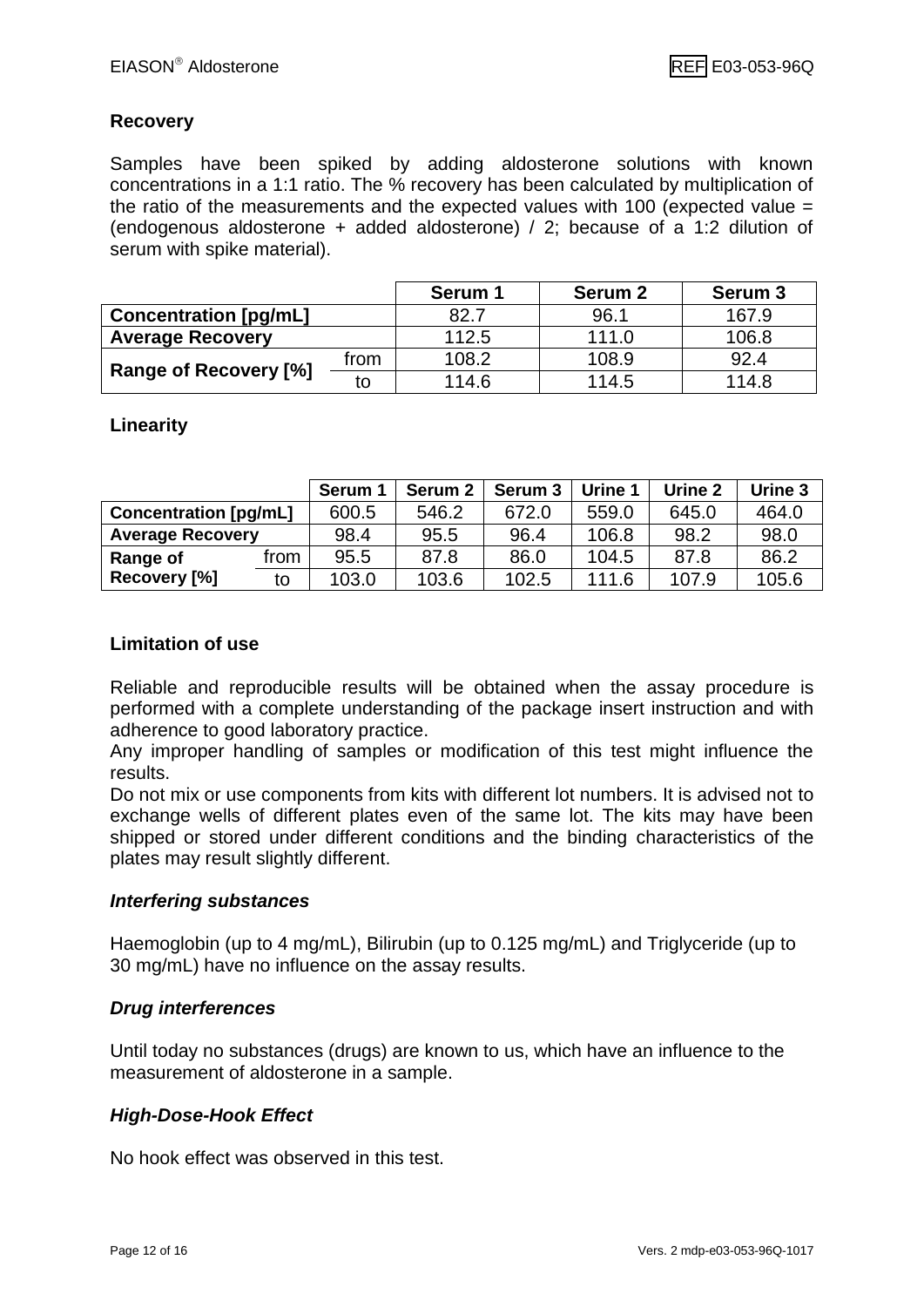#### **Legal aspects**

#### *Reliability of results*

The test must be performed exactly as per the manufacturer's instructions for use. Moreover the user must strictly adhere to the rules of GLP (Good Laboratory Practice) or other applicable national standards and/or laws. This is especially relevant for the use of control reagents. It is important to always include, within the test procedure, a sufficient number of controls for validating the accuracy and precision of the test.

The test results are valid only if all controls are within the specified ranges and if all other test parameters are also within the given assay specifications. In case of any doubt or concern please contact IASON.

#### *Therapeutic consequences*

Therapeutic consequences should never be based on laboratory results alone even if all test results are in agreement with the items as stated under Reliability of Results. Any laboratory result is only a part of the total clinical picture of a patient.

Only in cases where the laboratory results are in acceptable agreement with the overall clinical picture of the patient should therapeutic consequences be derived.

The test result itself should never be the sole determinant for deriving any therapeutic consequences.

#### *Liability*

Any modification of the test kit and/or exchange or mixture of any components of different lots from one test kit to another could negatively affect the intended results and validity of the overall test. Such modification and/or exchanges invalidate any claim for replacement.

Claims submitted due to customer misinterpretation of laboratory results subject to point Therapeutic Consequences are also invalid. Regardless, in the event of any claim, the manufacturer's liability is not to exceed the value of the test kit. Any damage caused to the test kit during transportation is not subject to the liability of the manufacturer.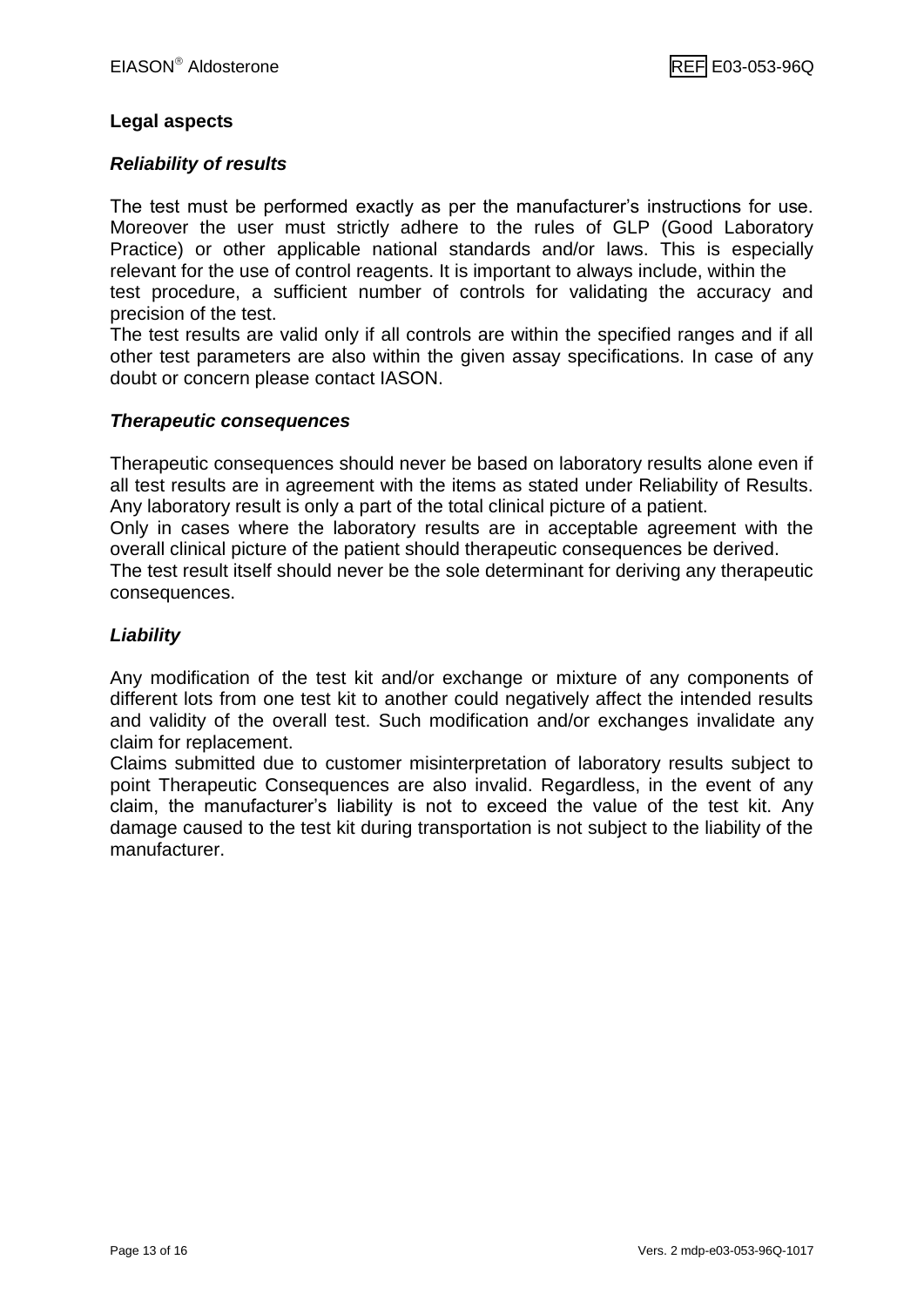#### **Useful publications**

- 1. Brown RD, Strott CA, and Liddle GW. Site of stimulation of Aldosterone biosynthesis by angiotensin and potassium.
- 1. J Clin Invest. (1972), 51 (6), 1413–8.
- 2. Bauer JH, Gauntner WC. Effect of potassium chloride on plasma renin activity and plasma aldosterone during sodium restriction in normal man. Kidney Int. (1979), 15 (3): 286–93.
- 3. Williams GH, Dluhy RG. Aldosterone biosynthesis. Interrelationship of regulatory factors. Am J Med. (1972), 53 (5), 595–605.
- 4. Tiu SC et al. The use of aldosterone-renin ratio as a diagnostic test for primary hyperaldosteronism and its test characteristics under different conditions of blood sampling. J Clin Endocrinol Metab. (2005), 90 (1), 72-8.
- 5. Mulatero P et al. Confirmatory tests in the diagnosis of primary aldosteronism.
- 6. Horm Metab Res. (2010), 42 (6), 406-10.
- 7. Quillo AR. Primary aldosteronism: results of adrenalectomy for nonsingle adenoma. J Am Coll Surg. (2011), 213 (1), 106-12.
- 8. Grossmann C and Gekle M. New aspects of rapid aldosterone signaling. Mol Cell Endocrinology (2009), 308 (1-2), 53-62.
- 9. Thomas L (editor). Renin-Angiotensin-Aldosteron-System (RAAS). Labor und Diagnose (2005); 1406-24.
- 10.Perschel FH et al. Rapid Screening test for primary hyperaldosteronism: ratio of plasma aldosterone to renin concentration determined by fully automated chemiluminescence immunoassays. Clin. Chemistry (2004); 50 (9), 1650-55.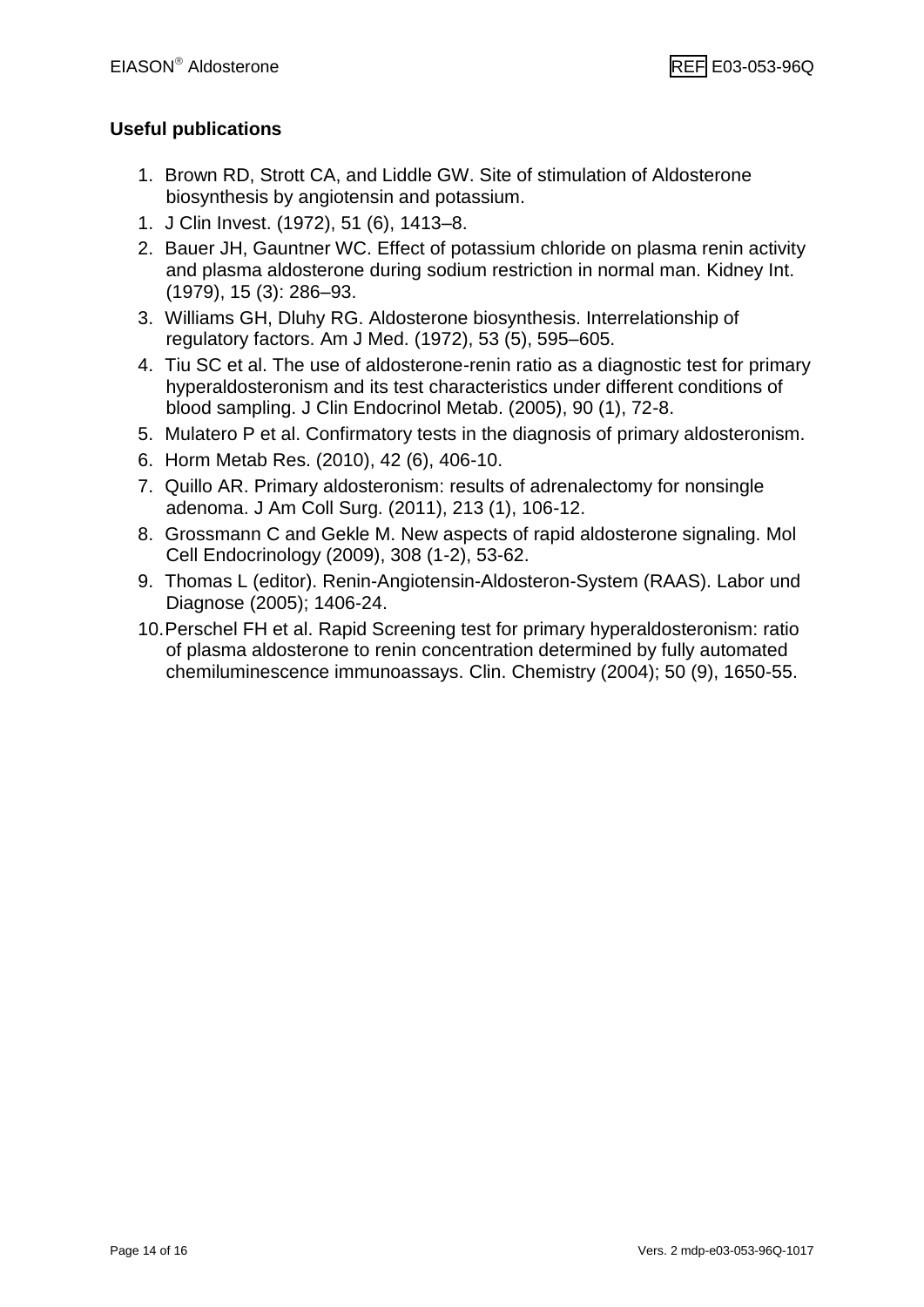#### **This page is intentionally left blank.**